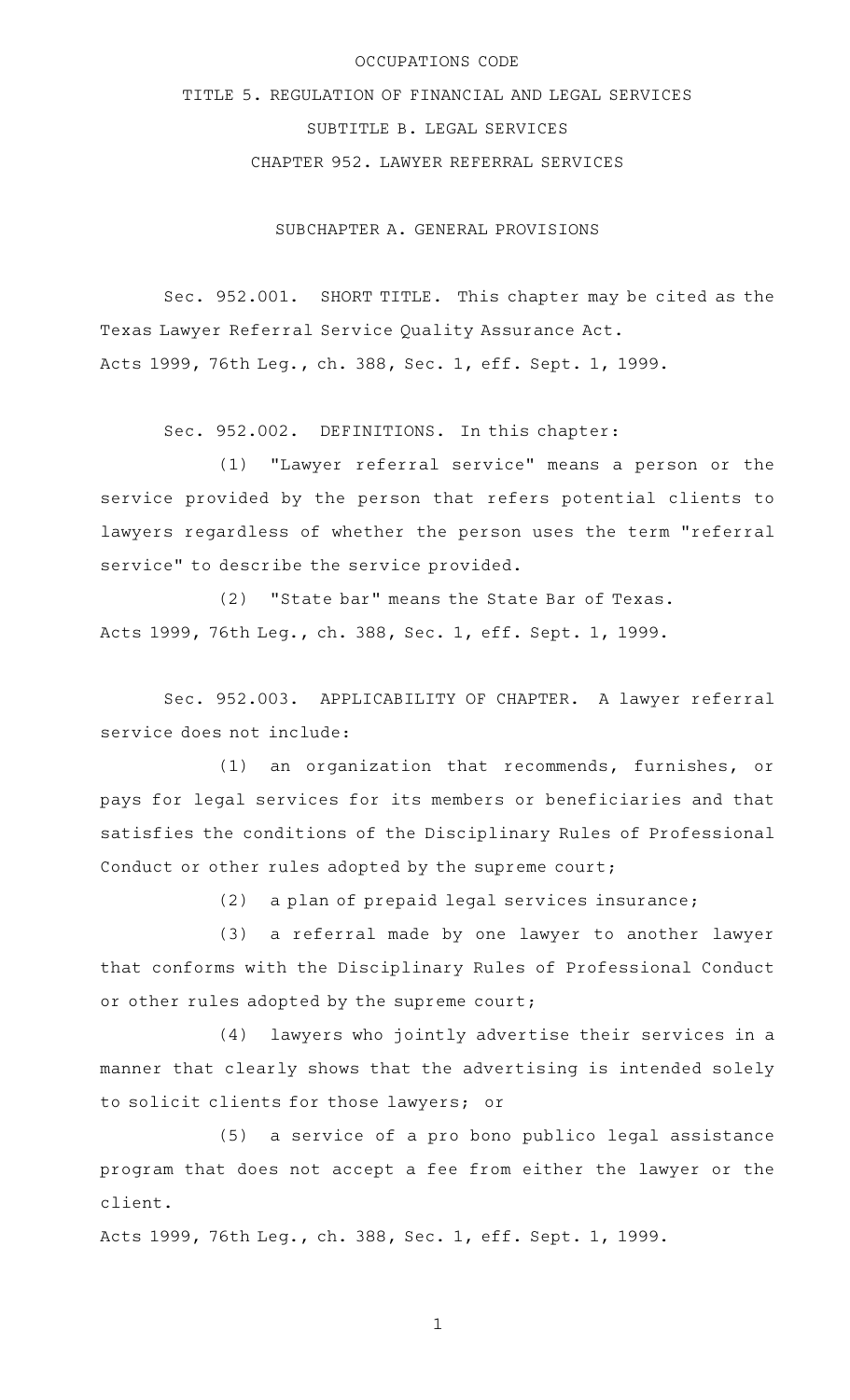Sec. 952.051. RULES; ENFORCEMENT. (a) The state bar shall adopt reasonable rules subject to the approval of the supreme court to administer this chapter.

(b) The state bar may enforce this chapter and the rules adopted under this chapter.

Acts 1999, 76th Leg., ch. 388, Sec. 1, eff. Sept. 1, 1999.

Sec. 952.052. FEES. The state bar may set fees, in amounts that are reasonable and necessary to cover the costs of administering this chapter, for the issuance and renewal of a certificate under this chapter.

Acts 1999, 76th Leg., ch. 388, Sec. 1, eff. Sept. 1, 1999.

## SUBCHAPTER C. CERTIFICATION

Sec. 952.101. CERTIFICATE REQUIRED. A person may not operate a lawyer referral service in this state unless the person holds a certificate issued under this chapter.

Acts 1999, 76th Leg., ch. 388, Sec. 1, eff. Sept. 1, 1999.

Sec. 952.102. APPLICATION REQUIREMENTS; RENEWAL. (a) An applicant for a certificate or the renewal of a certificate issued under this chapter must:

 $(1)$  be operated by:

 $(A)$  a governmental entity; or

(B) a nonprofit entity exempt from the payment of federal income taxes under Section 501(a) of the Internal Revenue Code of 1986 and its subsequent amendments by being listed as an exempt entity under Section  $501(c)(3)$ ,  $501(c)(4)$ , or  $501(c)(6)$  of that code;

(2) certify on the application provided by the state bar that the applicant operates primarily for the benefit of the public; and

(3) provide the state bar with a list containing the name, firm name, address, and business telephone number of at least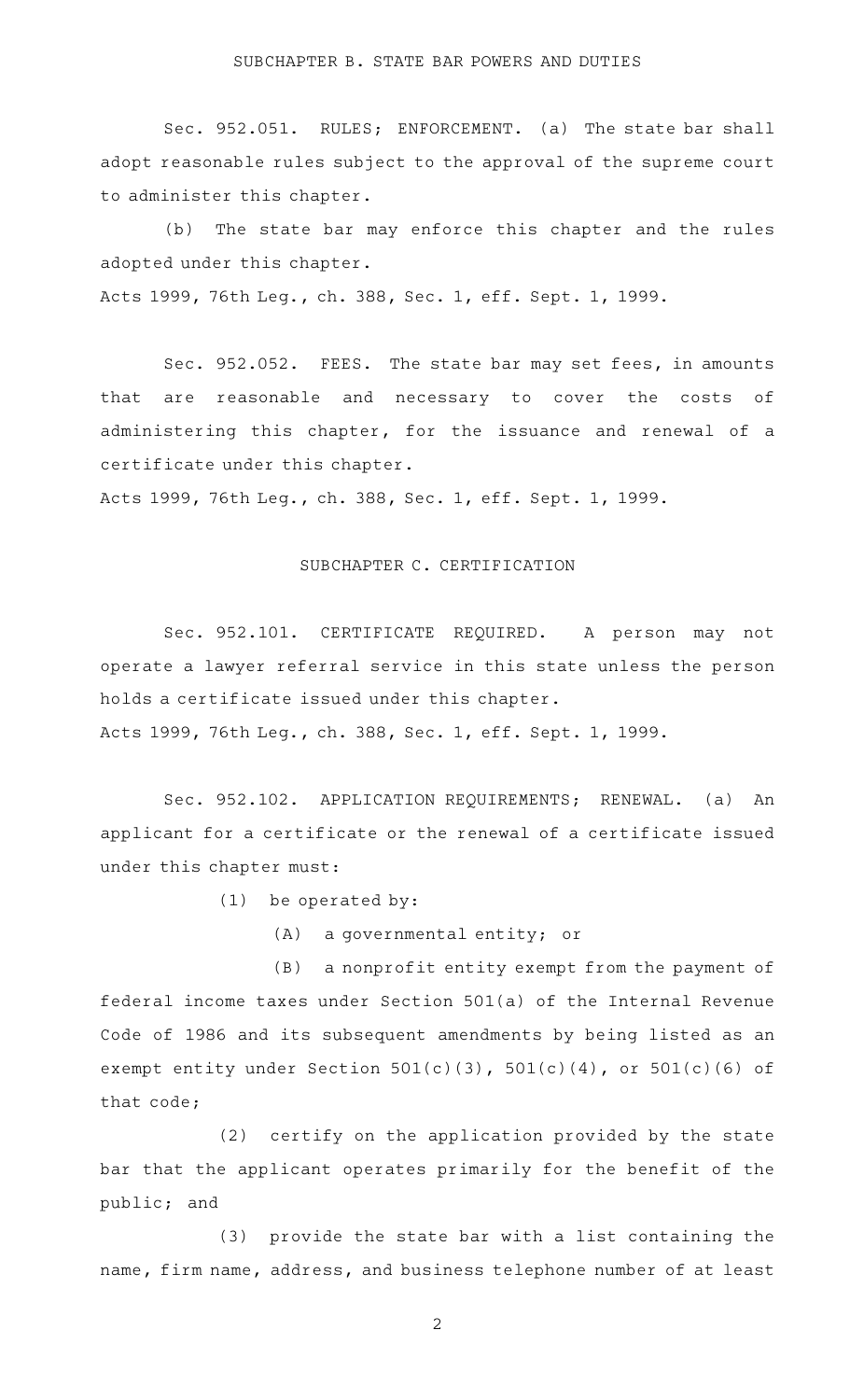25 lawyers, each from different law firms, who have contracted with the applicant to receive referral services.

(b) The list required under Subsection (a)(3) must include each lawyer or firm that is a subscriber or potential subscriber to the applicant 's services.

(c) A certificate is valid for one year from the date issued and may be renewed annually on the payment of the required renewal fee.

Acts 1999, 76th Leg., ch. 388, Sec. 1, eff. Sept. 1, 1999.

## SUBCHAPTER D. REFERRAL SERVICE REQUIREMENTS

Sec. 952.151. NOTICE REQUIREMENT. (a) A lawyer referral service shall include the following statement in any advertising or other promotional effort: "This service is certified as a lawyer referral service as required by the State of Texas under Chapter [952,](http://www.statutes.legis.state.tx.us/GetStatute.aspx?Code=OC&Value=952) Occupations Code."

(b) Advertising or other promotional materials of a lawyer referral service prepared before September 1, 1999, that comply with Section 12, Texas Lawyer Referral Service Quality Assurance Act (Article 320d, Vernon 's Texas Civil Statutes), as that section existed on August 31, 1999, are not required to comply with Subsection (a).

Acts 1999, 76th Leg., ch. 388, Sec. 1, eff. Sept. 1, 1999.

Sec. 952.152. LAWYER PARTICIPATION. A lawyer who is licensed and in good standing in this state and who maintains an office in the geographical area served by a lawyer referral service may receive referrals of potential clients from the service if the lawyer:

 $(1)$  complies with Section [952.155;](http://www.statutes.legis.state.tx.us/GetStatute.aspx?Code=OC&Value=952.155) and

(2) pays a reasonable registration and membership fee not to exceed the amount set by state bar rules. Acts 1999, 76th Leg., ch. 388, Sec. 1, eff. Sept. 1, 1999.

Sec. 952.153. PROOF OF FINANCIAL RESPONSIBILITY. A lawyer referral service may require a member, as a condition of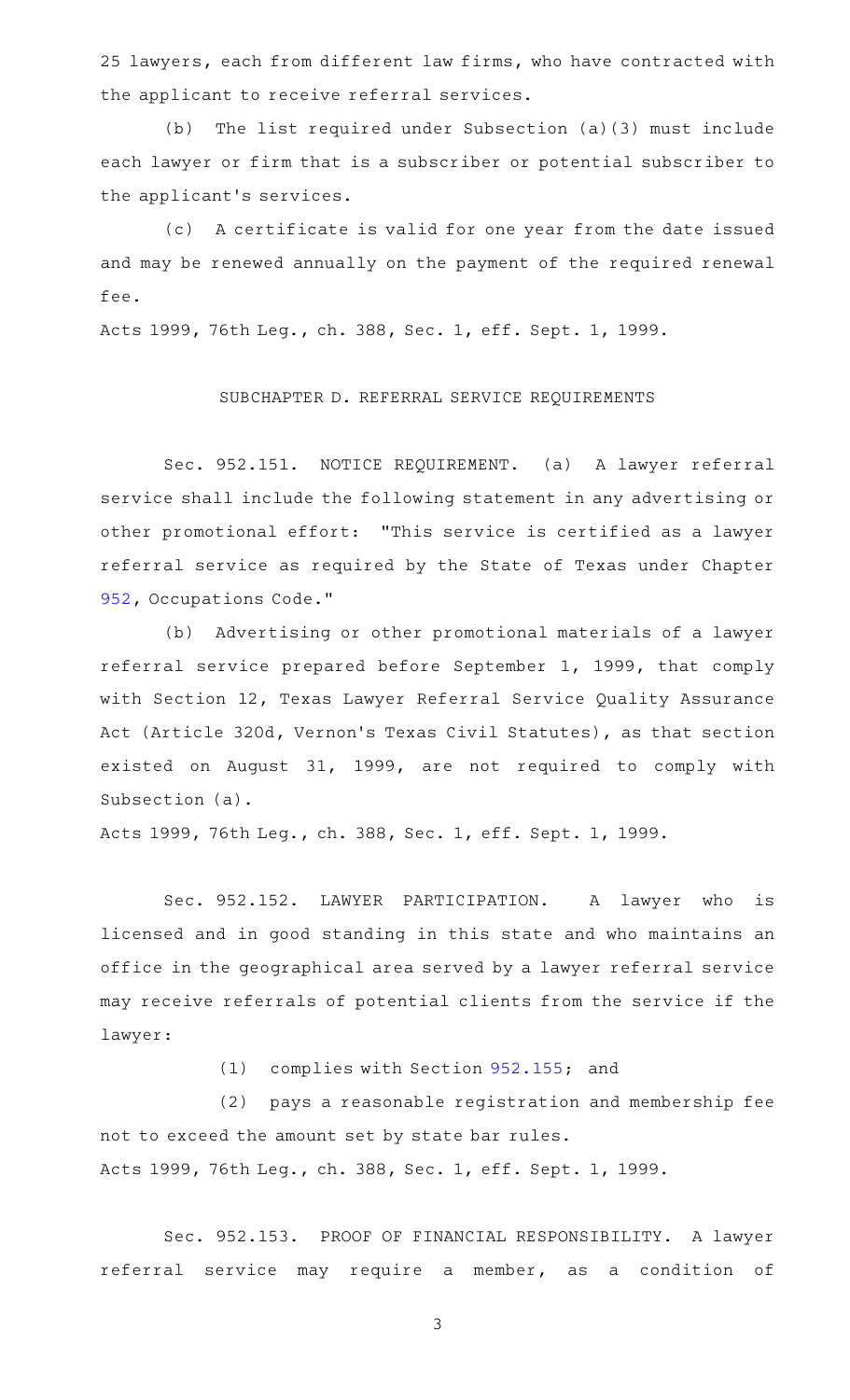membership, to:

(1) obtain a policy of errors and omissions insurance; or

(2) establish other proof of financial responsibility in an amount determined by the service.

Acts 1999, 76th Leg., ch. 388, Sec. 1, eff. Sept. 1, 1999.

Sec. 952.154. SUBJECT MATTER AND OTHER PANELS. (a) A lawyer referral service shall establish specific subject matter panels.

(b) A lawyer referral service may establish:

(1) moderate-fee and no-fee panels;

(2) alternative dispute resolution panels; and

(3) other special panels that respond to the referral needs of the public.

Acts 1999, 76th Leg., ch. 388, Sec. 1, eff. Sept. 1, 1999.

Sec. 952.155. LIMITATIONS ON CLIENT FEES. (a) A lawyer may not charge a potential client referred to the lawyer by a referral service an amount that exceeds the total cost the client would have been required to pay, including legal fees and expenses, if a referral service had not referred the client.

(b) The combined amounts of any fee charged to a potential client by the lawyer or the referral service may not exceed \$20 for the first 30 minutes of the initial office visit with the lawyer.

(c) An agreement between a lawyer and a referral service to eliminate or restrict the fee for the first 30 minutes of an initial office visit with the lawyer does not violate any statute or rule, including Chapter [15,](http://www.statutes.legis.state.tx.us/GetStatute.aspx?Code=BC&Value=15) Business & Commerce Code.

(d) A fee charged under Subsection (b) may be used only to pay:

(1) the reasonable operating expenses of the referral service; or

 $(2)$  the expenses of a public service program, including a pro bono publico legal program. Acts 1999, 76th Leg., ch. 388, Sec. 1, eff. Sept. 1, 1999.